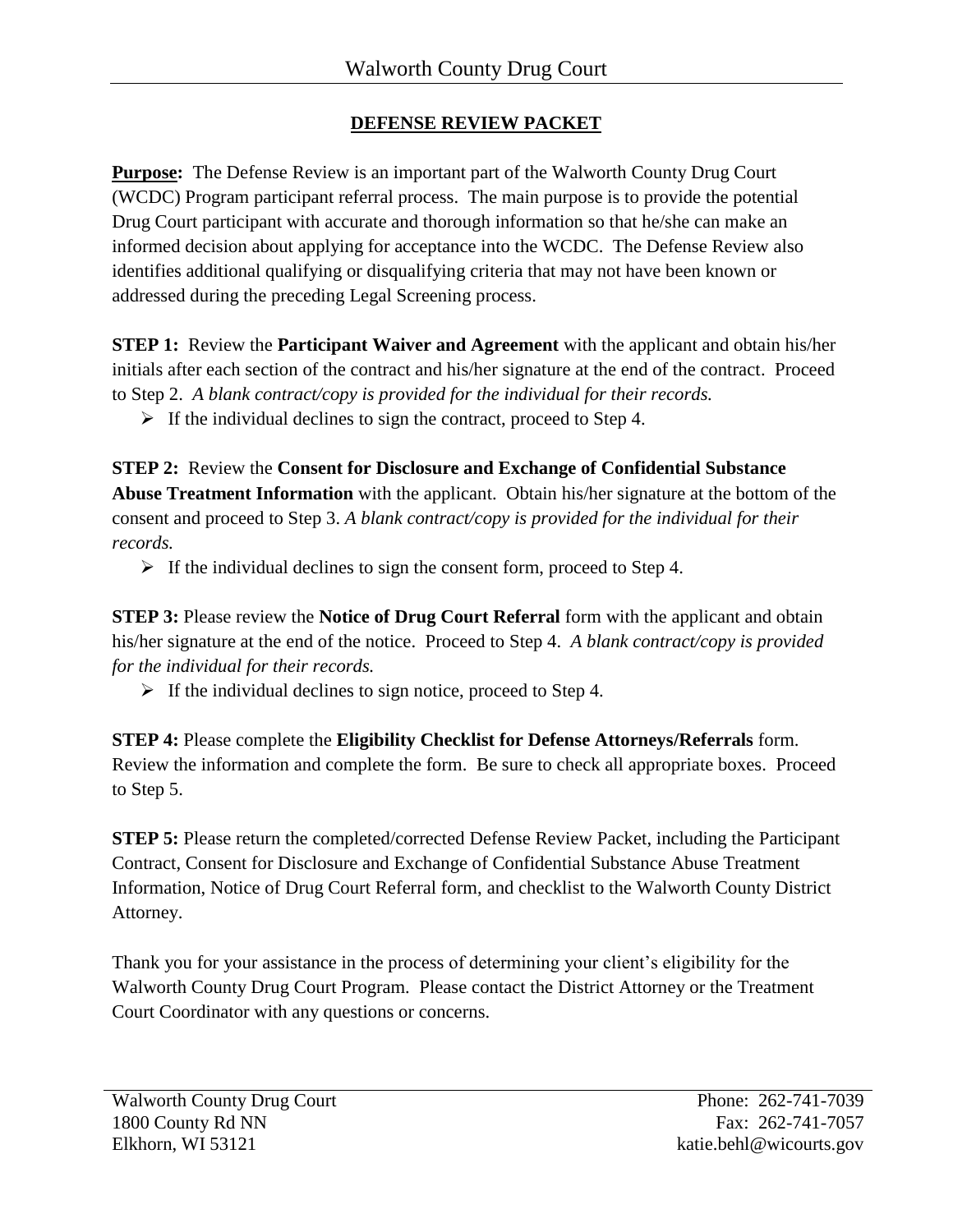| <b>STATE OF WISCONSIN</b>                                                                                                                                                                                                                                                                                                        | <b>CIRCUIT COURT</b>         | <b>WALWORTH COUNTY</b>        |  |  |  |  |  |
|----------------------------------------------------------------------------------------------------------------------------------------------------------------------------------------------------------------------------------------------------------------------------------------------------------------------------------|------------------------------|-------------------------------|--|--|--|--|--|
| <b>STATE OF WISCONSIN</b>                                                                                                                                                                                                                                                                                                        | Plaintiff                    | NOTICE OF DRUG COURT REFERRAL |  |  |  |  |  |
| VS.                                                                                                                                                                                                                                                                                                                              |                              |                               |  |  |  |  |  |
|                                                                                                                                                                                                                                                                                                                                  | Defendant                    |                               |  |  |  |  |  |
| Notice is hereby given that the State of Wisconsin and the above named Defendant<br>appearing [Pro se or by counsel as noted below] have agreed to refer the defendant to the<br>Walworth County Treatment Court Coordinator, for a screening, assessment, and clinical<br>evaluation for eligibility of the Drug Court Program. |                              |                               |  |  |  |  |  |
|                                                                                                                                                                                                                                                                                                                                  |                              |                               |  |  |  |  |  |
| State of Wisconsin By                                                                                                                                                                                                                                                                                                            | Defendant                    |                               |  |  |  |  |  |
| District Attorney Daniel Necci                                                                                                                                                                                                                                                                                                   |                              |                               |  |  |  |  |  |
|                                                                                                                                                                                                                                                                                                                                  |                              |                               |  |  |  |  |  |
|                                                                                                                                                                                                                                                                                                                                  |                              |                               |  |  |  |  |  |
|                                                                                                                                                                                                                                                                                                                                  | <b>Counsel for Defendant</b> |                               |  |  |  |  |  |

Original: District Attorney Copies: Treatment Court Coordinator, Defendant, Defense Attorney

**NOTICE TO DISTRICT ATTORNEY**: Copy of this form, a copy of the criminal complaint, and the legal history form to be emailed/faxed/interofficed to the Treatment Court Coordinator.

Walworth County Drug Court Phone: 262-741-7039 1800 County Rd NN Fax: 262-741-7057 Elkhorn, WI 53121 katie.behl@wicourts.gov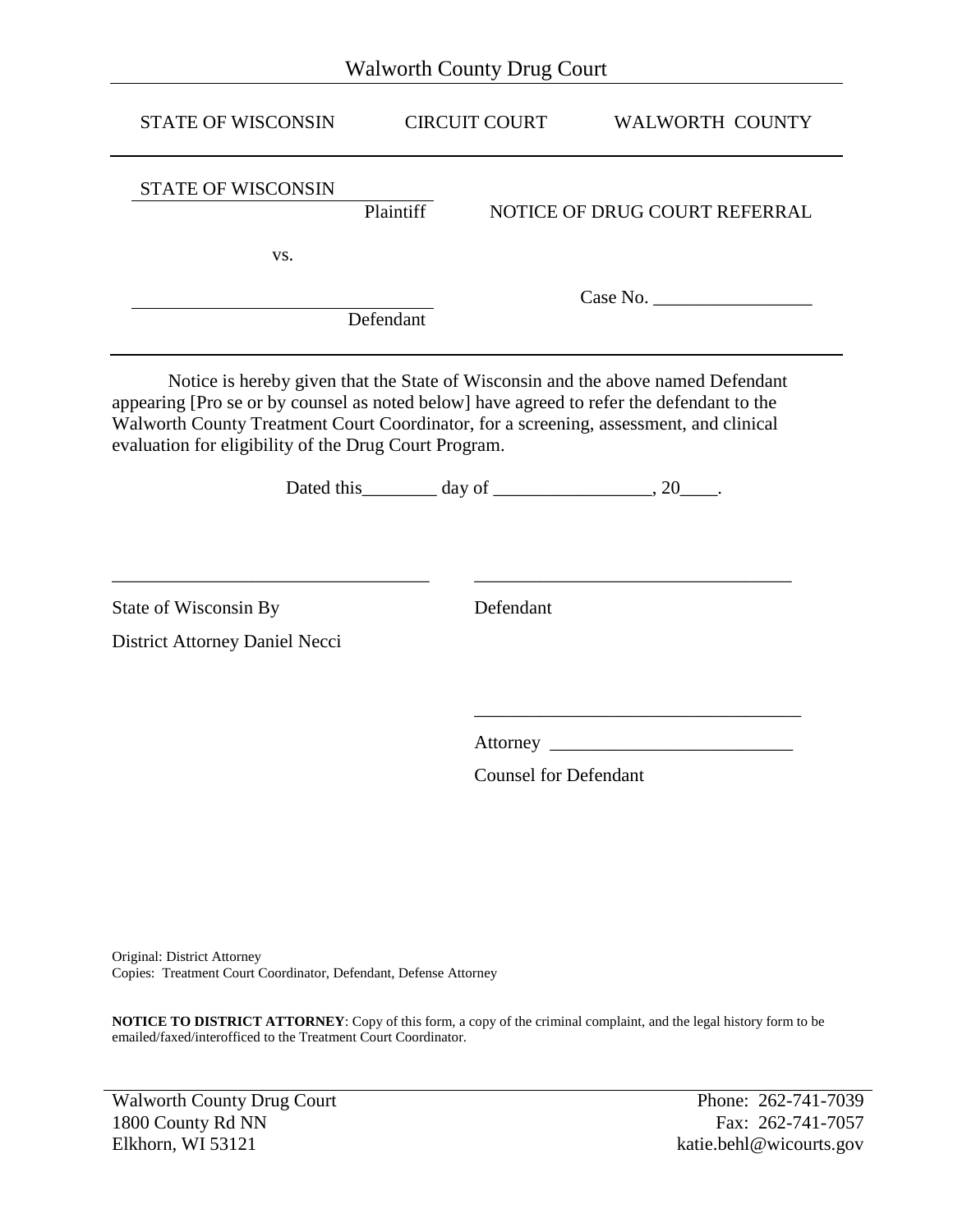**\*\*\*\*\*\*\*\*\*\*\*\*\*\*\*\*\*\*\*\*\*\*\*\*\*\*\*\*\*\*\*\*\*\*\*\*\*\*\*\*\*\*\*\*\*\*\*\*\*\*\*\*\*\***

# **TO BE COMPLETED BY WALWORTH COUNTY DISTRICT ATTORNEY'S OFFICE**

**INSTRUCTIONS**: Please complete the following:

- 1. Run the above defendant's criminal history.
- 2. Answer the questions below.
- 3. Sign and print your name in the blank labeled "Reviewer's Information"
- 4. Send this packet back to the Treatment Court Coordinator.

|                             | 1S (Check One):     |  |
|-----------------------------|---------------------|--|
| Defendant Name              |                     |  |
| Eligible for Drug Court.    |                     |  |
|                             |                     |  |
| Ineligible; Reason:         |                     |  |
|                             |                     |  |
|                             |                     |  |
|                             |                     |  |
|                             |                     |  |
|                             |                     |  |
|                             |                     |  |
| <b>REVIEWER INFORMATION</b> |                     |  |
|                             |                     |  |
|                             |                     |  |
|                             | <b>Review Date:</b> |  |
|                             |                     |  |

Printed Name: \_\_\_\_\_\_\_\_\_\_\_\_\_\_\_\_\_\_\_\_\_\_\_\_\_\_\_\_\_\_\_\_\_\_\_\_\_\_\_\_\_\_\_\_\_\_\_\_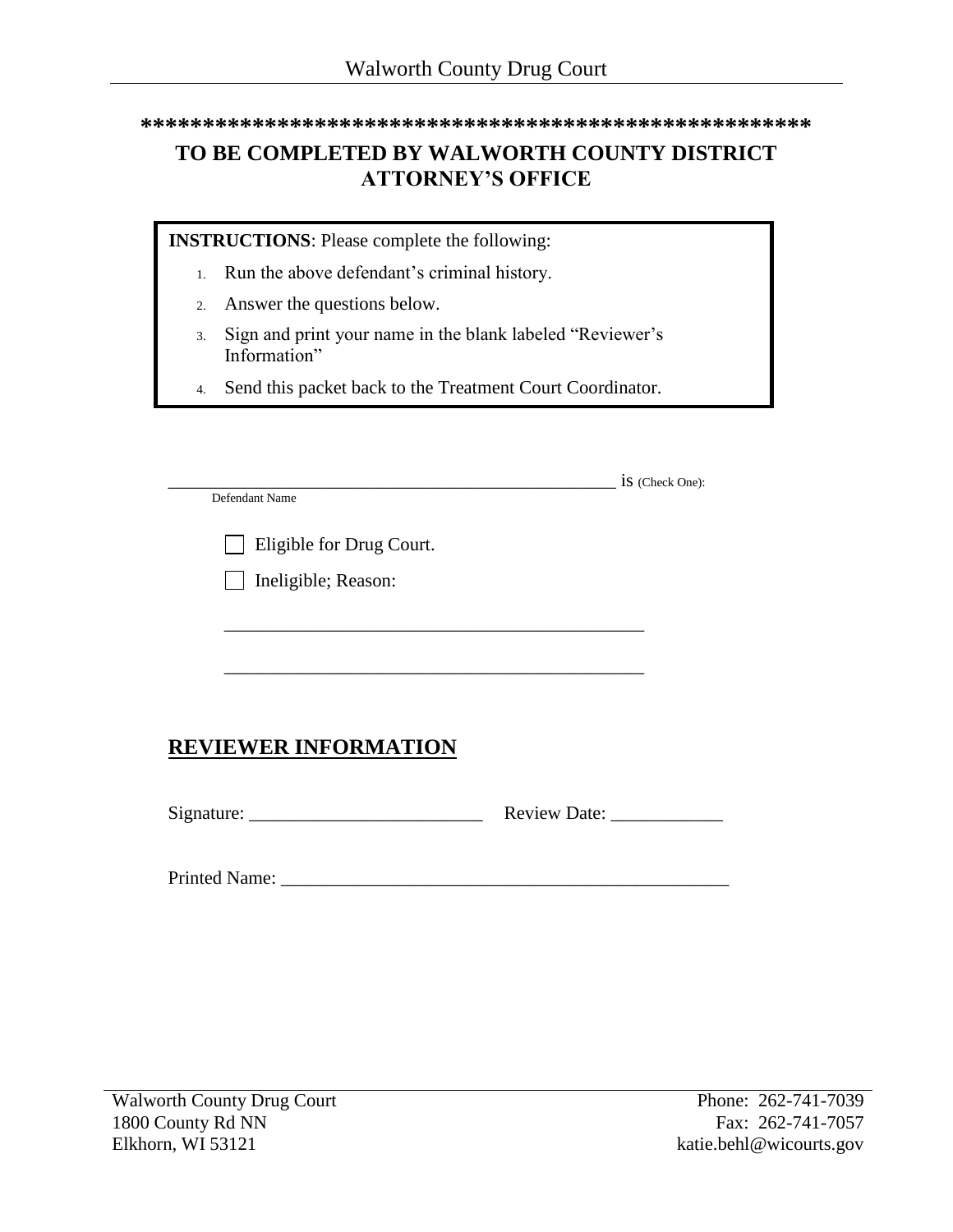# **ELIGIBILITY CHECKLIST FOR DEFENSE ATTORNEYS/REFERRALS**

| 1. | Can my client show proof of residency in Walworth County <sup>1</sup> ?<br>$\triangleright$ check NO if your client is not a resident of Walworth County<br>check NO if your client is not able to provide supporting<br>documentation of residency                                                                                                                                                                         | YES | NO  |
|----|-----------------------------------------------------------------------------------------------------------------------------------------------------------------------------------------------------------------------------------------------------------------------------------------------------------------------------------------------------------------------------------------------------------------------------|-----|-----|
| 2. | Is my client a legal resident of the United States of America?<br>$\triangleright$ check NO if your client is not able to provide supporting<br>documentation of residency                                                                                                                                                                                                                                                  | YES | NO. |
| 3. | Does my client have a new, non-violent criminal case in Walworth<br>County that is specific to a Possession of Schedule I or II?<br>$\triangleright$ check YES if your client has not yet been sentenced                                                                                                                                                                                                                    | YES | NO. |
| 4. | Does my client have a non-violent <sup>2</sup> criminal history?<br>$\triangleright$ check NO if your client's pending offense(s) is of a violent nature<br>check NO if your client has violent felony convictions<br>check NO if your client has convictions involving the use of a<br>dangerous weapon<br>$\triangleright$ check NO if your client has convictions for sexual offenses,<br>stalking, arson, or kidnapping | YES | NO. |
| 5. | Is my client free from pending charges in other jurisdictions?                                                                                                                                                                                                                                                                                                                                                              | YES |     |

If you have answered YES to all of the above questions, your client *may* be a candidate for the Walworth County Drug Court. The next step is to complete the WCDC Defense Review Packet and turn all paperwork into the District Attorney's Office. The District Attorney will approve/deny applications and forward all eligibility materials to the Treatment Court Coordinator for screening and assessment.

Please note: As a general rule, individuals with pending charges for delivery of, or possession with intent to deliver, controlled substances will not be considered for the WCDC Program. Additionally, individuals with prior convictions for the delivery of, or possession with intent to deliver, controlled substances may be considered on a case-by-case basis with the approval of the Walworth County District Attorney.

 $\overline{a}$ <sup>1</sup> Proof of residency is defined in the WCDC as a valid driver's license or state ID showing Walworth County residence. Additional acceptable documents include paystubs or earning statements, utility/phone bills in defendant's name, leases, and correspondence from probation/parole.

 $2^2$  A violent offender is defined as a person to whom one of the following applies: (a) The person has been charged with or convicted of an offense in a pending case and, during the course of the offense, the person carried, possessed, or used a dangerous weapon, the person used force against another person, or a person died or suffered serious bodily harm; (b) The person has one or more prior convictions for a felony involving the use or attempted use of force against another person with the intent to cause death or serious bodily harm.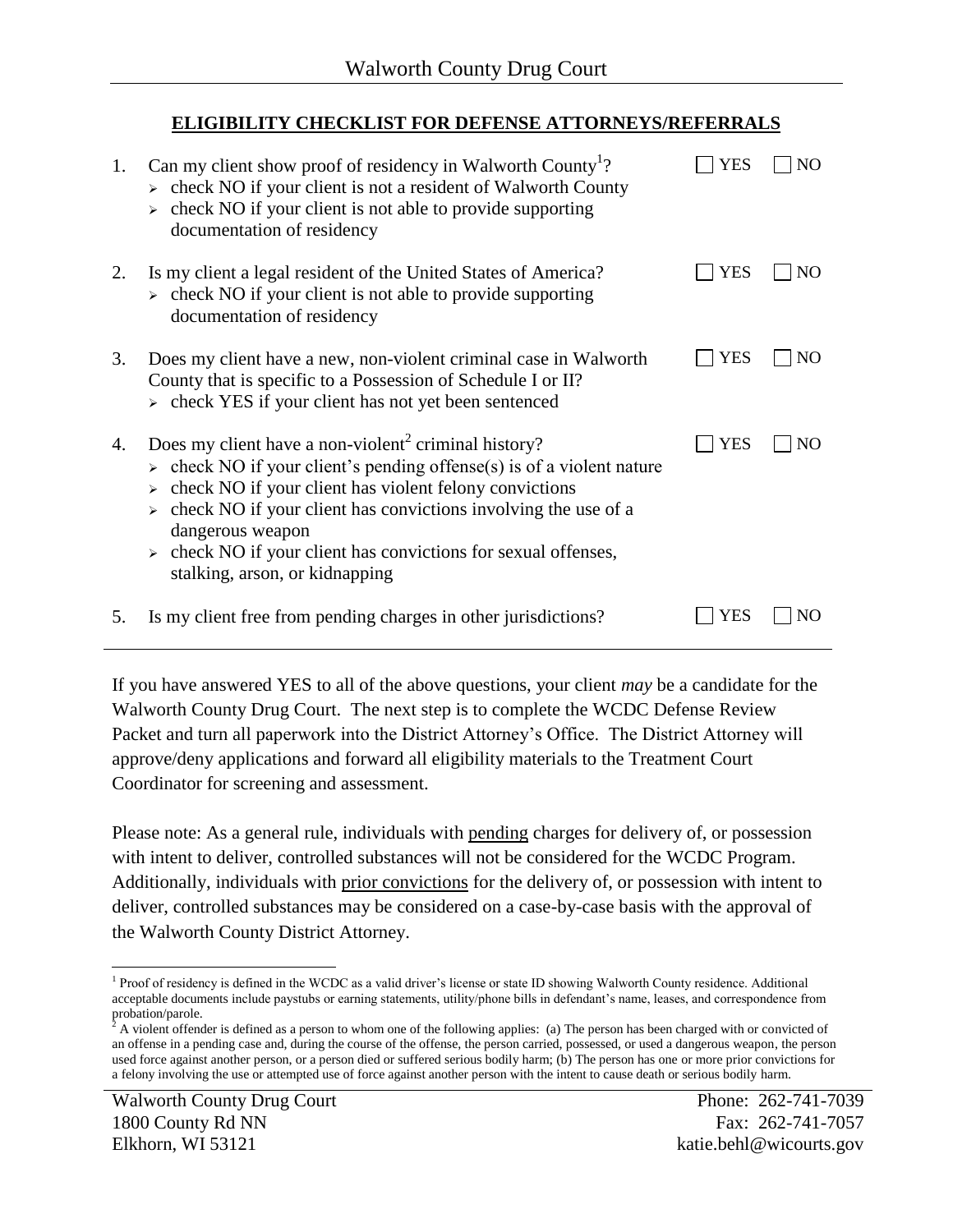## **PARTICIPANT WAIVER AND AGREEMENT**

|                                               | will enter a guilty plea on |        |
|-----------------------------------------------|-----------------------------|--------|
| (name)<br>the contract of the contract of the |                             | (date) |

in case number <br>I understand that by entering into the Walworth County

Drug Court Program, I am bound by its terms:

- 1. As a condition of my sentence to the Walworth County Drug Court (WCDC), I agree to the terms set forth in this agreement.
- 2. I have entered a guilty plea. As a condition of the plea agreement, I am being sentenced to participate in the WCDC and will be subject to a term of probation of 24 months which could be extended if I fail to complete the program in that term.
- 3. I understand that upon entering my plea of guilty and being accepted in to the WCDC, my attorney will not further assist me unless my participation in the program is terminated through a probation violation.
- 4. I agree to complete diagnostic evaluations and participate in a treatment program dealing with my substance abuse problem as ordered by the WCDC. I further agree to pay all program fees as directed.
- 5. The WCDC Judge, Treatment Court Coordinator, Prosecutor, Public Defender, Probation Agent, Treatment Representatives, Court staff, program evaluator, and WCDC Team members will be informed of my involvement in counseling, alcohol and/or drug use testing results and my overall progress in the program, I will, therefore, consent to a full disclosure of all records, reports and test results compiled by individuals involved in my treatment, counseling, and waive all privileges.
- 6. I agree to appear in court on all scheduled court dates and to attend all appointments scheduled through my Probation Agent and Treatment Provider. I understand that I must report to my Probation Agent and that my Probation Agent or any other court or police officer may make unscheduled home visits. Further, I understand that I may be subject to search and seizure as a participant in the WCDC without the requirement of probable cause or a search warrant.
- 7. I agree I will not use, possess or associate with persons who use or possess any controlled substance or illegal drug, such as marihuana, heroin, cocaine, methamphetamine, PCP, LSD, or any chemical substitutes. I will not use or possess alcohol. I will not use or possess any drugs without a prescription. I will not possess any drug paraphernalia. I understand that I am not permitted to use controlled substances, unless it is absolutely medically necessary that I do pursuant to the orders of a physician. I agree to advise all treating physicians of my participation in the WCDC prior to receiving any type of treatment. I agree to ask all treating physicians for a letter confirming that I have disclosed my addiction problem, my participation in the WCDC, and of my request to seek non-narcotic medications. I will provide a physician's letter to the WCDC if I am prescribed any narcotic medications. I agree not to use over the counter medications that are prohibited by the court which may result in a false positive drug/alcohol test. I understand that failure to abide by these conditions may jeopardize my continued participation in the program.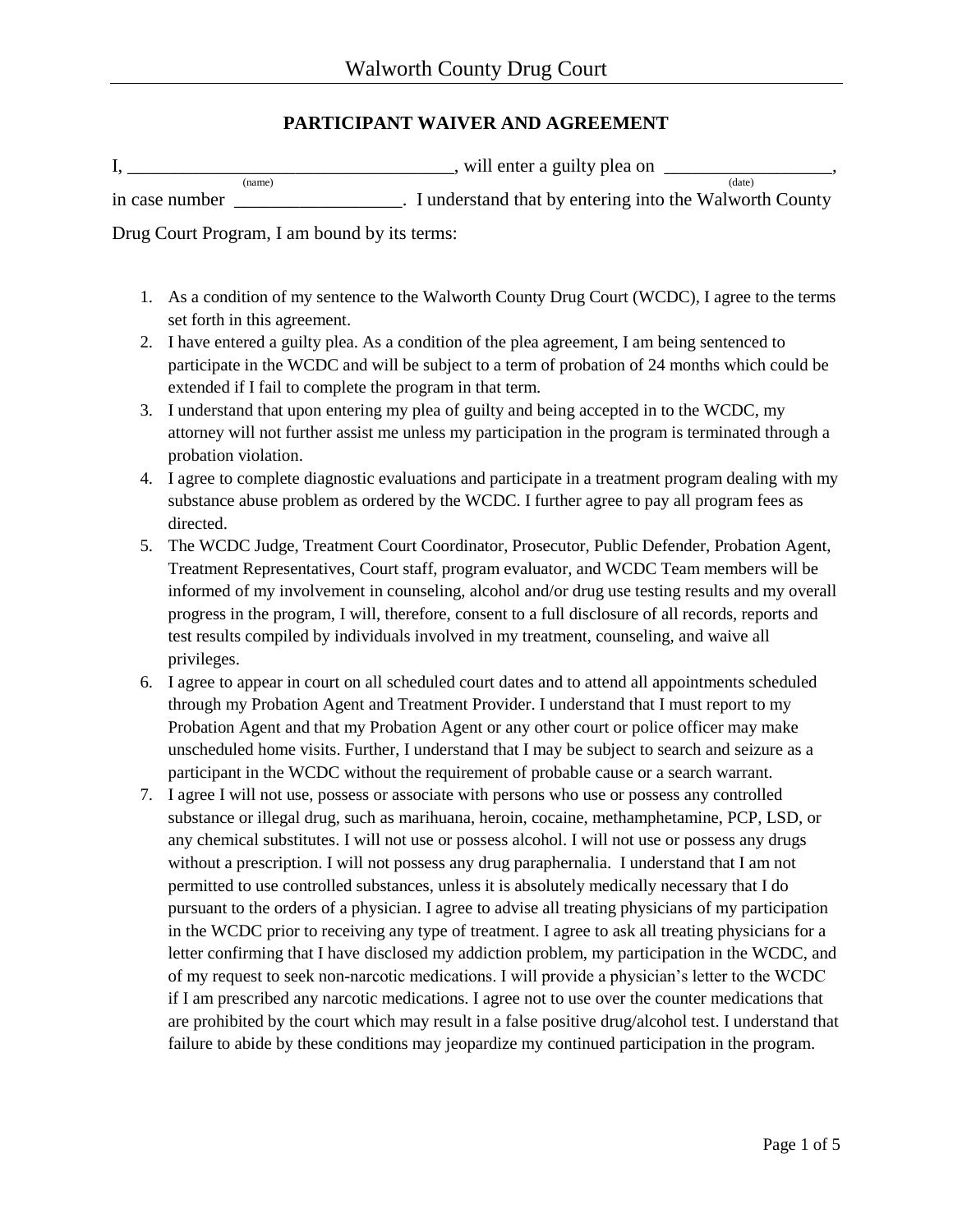- 9. I agree to be tested for the presence of drugs and/or alcohol as often as requested by the WCDC Judge, Probation Agent, or Treatment Provider. Testing may be accomplished by a preliminary breath test, urinalysis, or other method selected by the WCDC Team. I understand that if I fail to participate in a test; it will be treated as a positive test. I further understand that positive or adulterated test results or failure to participate in necessary testing may result in sanctions for my conduct at the discretion of the WCDC Judge.
- 10. I understand that my continued participation in the WCDC is solely at the discretion of the WCDC Judge. Violations of this agreement, program participation conditions, probation order, or any other conditions required by my Probation Agent and or WCDC Judge may result in an increase of the intensity of treatment options and/or sanctions, up to termination from the program and revocation of probation.
- 11. I waive my right to due process regarding a determination of a violation, sanction, or extension of this contract, including the right to an attorney, notice of any violation, a hearing, a neutral decision maker at same, confrontation and cross-examination of witnesses, and production of evidence at such hearing, and appeal.
- 12. I understand that before court reviews, a team consisting of representatives from the district attorney, public defender, law enforcement, treatment, probation, Treatment Court Coordinator, and the WCDC Judge, will meet and discuss my case. I do not object to such persons meeting with the Judge for this purpose without my presence or that of my attorney. I do not object to such persons reading and discussing my review report regarding my progress in treatment.

## **General Provisions:**

- 1. I agree that I am a Walworth County resident, and will live in Walworth County for the duration of the drug court program, unless the Judge and Drug Court Team grant me the permission to live outside of Walworth County.
- 2. I agree not to leave the state of Wisconsin without obtaining permission from the Judge and Drug Court Team. I understand that I must make a written request to leave at least a week before the anticipated trip if it is not an emergency and could be subject to urine/breath tests immediately before and after returning to Walworth County. I understand that in the event of a work related emergency, I must present the request to the Drug Team and the Judge will advise me of approval or denial to be excused from treatment or court date. I understand in the event of a non-work related emergency, I must present a short handwritten statement of the emergency to the treatment provider when possible. The treatment provider will present the request to the Drug Court Team and the Judge will advise of approval or denial.
- 3. I may not participate in Drug court if I am currently an affiliated gang member. Therefore, I affirm that I am not a gang member.
- 4. I understand that if I enter this program and fail to complete it, I may be barred from future participation.
- 5. I understand that I may not possess any weapons while I am in Drug Court. I will dispose of any and all weapons in my possession, and disclose the presence of any weapons possessed by anyone else in my household. Failure to dispose and/or disclose may result in termination from Drug Court and possible prosecution for any illegal possession of any weapon.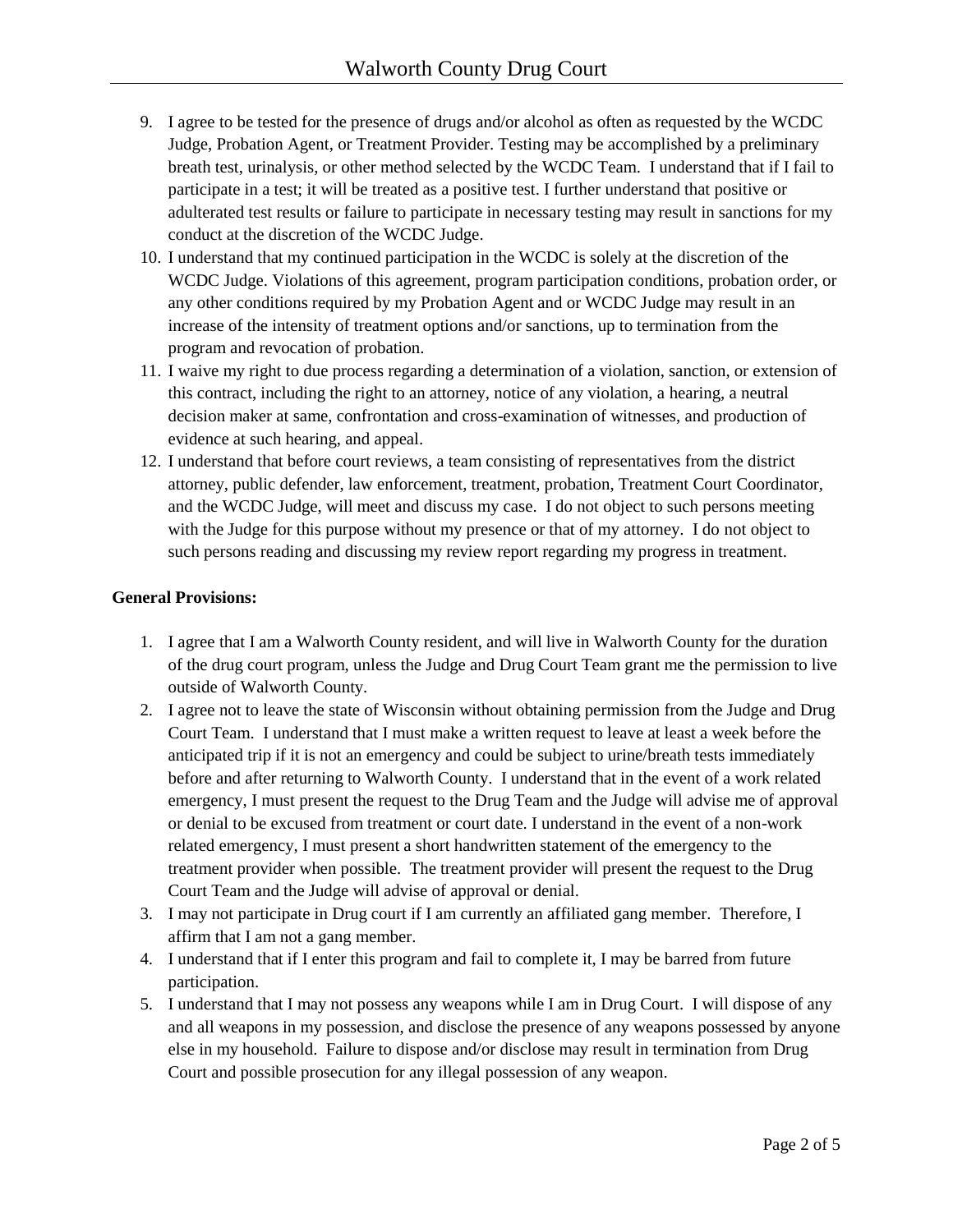- 6. I agree to inform any law enforcement officer I may come in contact with I am in Drug Court.
- 7. Upon my successful completion of the Drug Court, the District Attorney's Office will make a motion to dismiss the Drug Court charge(s) or follow through with any previously agreed arrangement in ATRs or Sentencing after Revocations, unless there is objection from the court.

## **Treatment and Assessment:**

- 1. I agree to execute the Consent for Disclosure of Confidential Substance Abuse Information. I understand that any information from this release will be kept apart from the Court file.
- 2. I understand that my individual course of treatment may include residential treatment, intensive outpatient, one-on-one counseling, education, and/or self-improvement courses such as anger management, parenting or relationship counseling.
- 3. I understand that my treatment plan may be modified by the treatment provider of the Walworth County Drug Court Team as circumstances arise, and I agree to comply with the requirements of any such modifications.
- 4. I agree to participate in and successfully complete all substance abuse treatment programs, psychological therapies, educational programs and vocational training the Judge and Drug Court Team orders, and will sign releases to permit all providers to communicate with the Judge and Drug Court Team.
- 5. I will inform all treating physicians/nurse practitioners that I am a recovering addict and give the treating health care professionals the Doctor's Note found in the Participant Handbook. If a treatment physician wishes to treat me with narcotic or addictive medications or drugs or medication containing alcohol after I have disclosed I am an addict and handed them the Doctor's Note, I muse disclose this to my treatment provider and inform the Drug Court Team.
- 6. I agree to take all medications prescribed for me by my treating physician and/or psychiatrist, and will sign releases for my treatment physician or psychiatrist to communicate with the Judge and Drug Court Team.
- 7. I agree that I will not withdraw from any treatment provider (residential or IOP) without prior approval of my treatment provider and the Drug Court Team. If I leave without permission of drug court a no bond warrant will be issued for my arrest.

## **Use of Drugs and Other Substances and Testing:**

- 1. I understand that I will be tested for the presence of drugs or alcohol in my system on a random basis according to procedures established by the Drug Court Team. I understand that I will be given a location and time to report for my drug test. I understand that it is my responsibility to report to the assigned location at the time given for the test. I understand that if I am late for a test, or miss a test, it will be considered positive and I may be sanctioned.
- 2. I understand that substituting, altering, diluting or trying in any way to change my bodily fluids for purposes of testing could be grounds for immediate termination from Drug Court.
- 3. I understand a diluted urine test will be interpreted as a positive test.
- 4. I understand that I may dispute positive test results, by that re-testing by a laboratory will be at my expense if it is positive.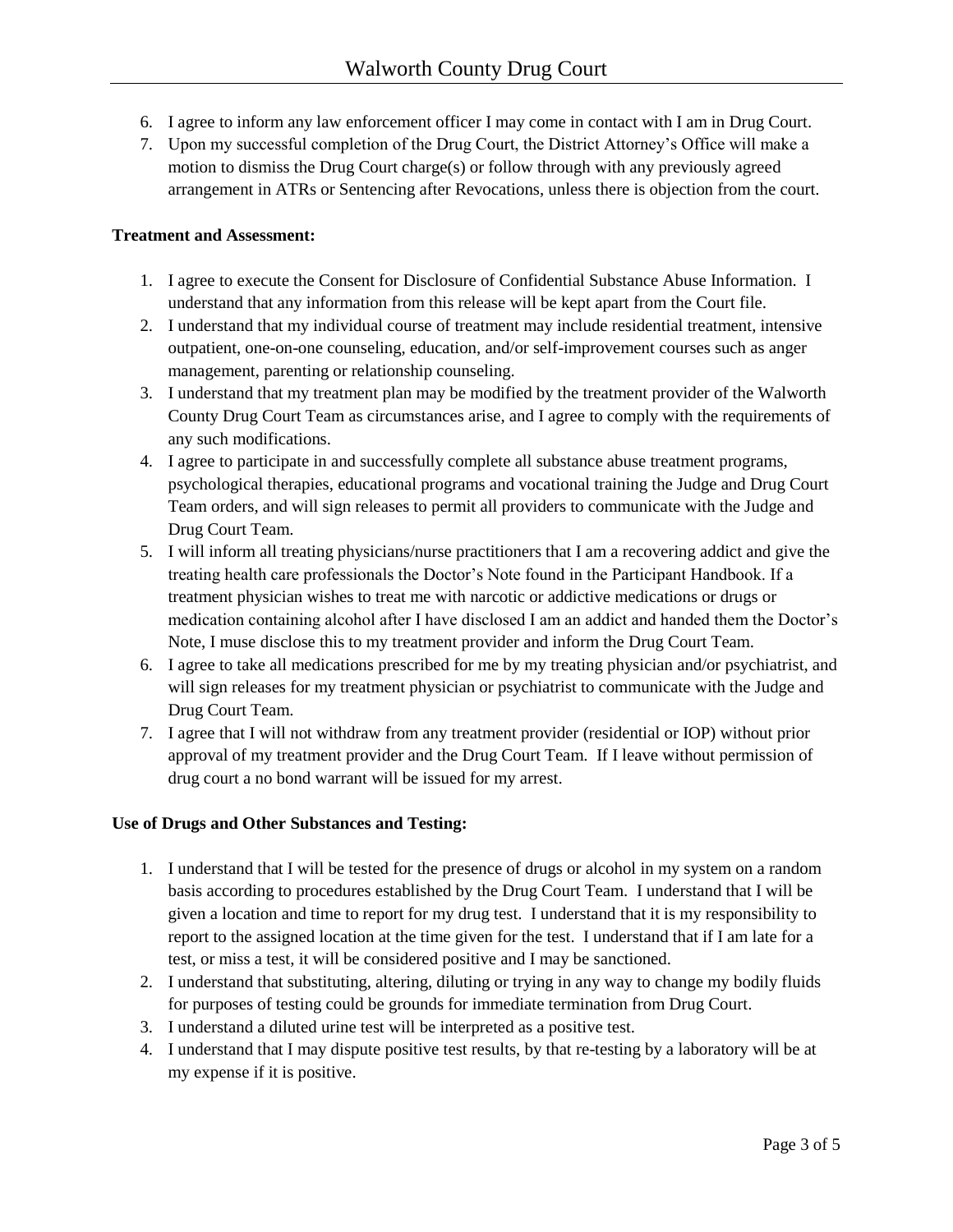- 5. I agree to be drug and alcohol tested at any time by a police officer, probation officer, treatment provider, case manager, the Drug Court Team, or at the request of the court or any agency designated by the court.
- 6. I agree to be responsible for what goes into my body that may affect drug test results. Before taking medication of any kind, I will check with the pharmacist or Drug Court Team to ensure that it is non-narcotic, non-addictive and contains no alcohol. I will inform the Drug Court Team, team and treatment provider for any and all medications, prescribed or over-the-counter.
- 7. I agree not to abuse any over-the-counter medication. I understand that abuse is defined as taking dosages in excess of label guidelines, taking an over-the-counter medication designed for a condition which I do not have, and taking an over-the-counter medication in a manner in which it was designed to be ingested (such as crushing and inhaling a medication designed to be taken orally with liquids).
- 8. I agree to furnish the Drug Court Team verification from my physician for any prescribed mediation in advance of testing to reduce the claims of cross-reactions. I understand that any medication that is prescribed must be reported to the Drug Court Team and my substance abuse treatment provider. (Except in cases of a certifiable medical emergency).

## **Cooperation with Judge and Drug Court Team:**

- 1. I agree to follow all Courtroom Rules as in the Participant Handbook.
- 2. I understand that during the course of the Drug Court program, I will be required to attend court sessions, treatment sessions, submit to random drug/alcohol testing, and remain clean, sober, and law-abiding. I agree to abide by the rules and regulation imposed by the Drug Court Team. I understand that if I do not abide by these rules and regulations, I may be sanctioned or terminated from the program.
- 3. I understand that if I miss a court date without prior permission from the Drug Court Team a nobond warrant for my arrest may be issued.
- 4. I understand that participation in the Walworth County Drug Court program involves a minimum time commitment of 48 weeks with a 6 month period of aftercare. I understand that to graduate, I must have a minimum of 180 days drug/alcohol free and a minimum of 16 weeks in Phase III.
- 5. I agree to meet with the Walworth County Drug Court Team as often as directed.
- 6. I agree to permit the Drug Court Team to visit me at my residence and employment and anywhere else necessary to perform their duties.
- 7. I agree to keep the Drug Court Team, treatment provider and law enforcement liaison, if any, advised of my current address and phone number at all times and whenever changed. My place of residence is subject to the Drug Court approval, and I will not leave Walworth County without prior approval from the Judge and Drug Court Team.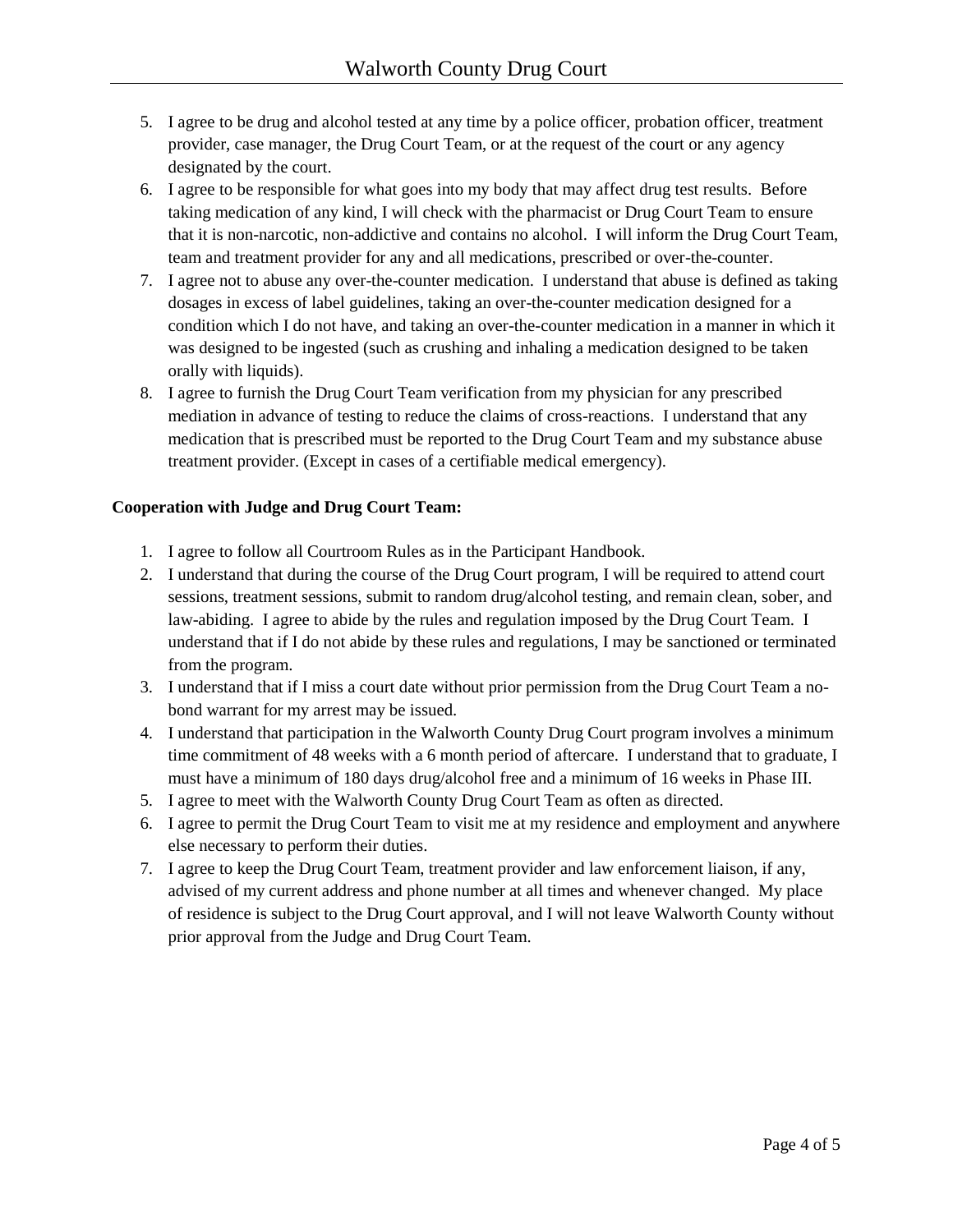## **Other Program Requirements:**

- 1. I agree to pay court costs, fines, and/or restitution as ordered by the Judge and Drug Court Team prior to graduation and completion of the program. Such payments shall be in cash, cashier's check, money order, or credit card to the Clerk of Courts Office.
- 2. I agree to participate in community service work program, as ordered by the Judge and Drug Court Team.
- 3. I agree to abide by electronic home monitoring or house arrest if ordered by the Judge and the Drug Court Team.
- 4. I agree not to be in any business where selling alcohol is its primary purpose (bars, taverns, etc.).

## **Violations, Sanctions and Termination from the Walworth County Drug Court:**

- 1. I understand that sanctions may include time in custody, increased testing, community service and such other sanctions as listed in the Participant Handbook I have been given and as may be deemed appropriate by the Drug Court Team.
- 2. I agree that the Judge may, without prior notice, receive evidence including but not limited to reports from the Drug Court Team, that:
	- a. I am not performing satisfactorily in my assigned program; or
	- b. I am not benefiting from education, treatment, or rehabilitation; or
	- c. I have engaged in criminal conduct, whether or not that conduct has resulted in charges against me, which makes me unsuitable for the program; or
	- d. I have otherwise violated terms and conditions of the program or sentence; or
	- e. I have any reason become unable to participate in the program; or
	- f. I have been charged with a new felony offense in any jurisdiction in which the criminal conduct is alleged to have occurred after my entry into the Walworth County Drug Court.
- 3. I agree not to engage in any formal or informal gambling (casinos, betting on horses, etc.).
- 4. I agree that upon receipt of such evidence, the Judge may impose an immediate sanction, including jail time, without having to give me prior notice and without the filing of written petition to revoke bail. The Judge may impose additional, but is not limited to, sanctions as outlined in the Participant Handbook.

Participant' Signature Date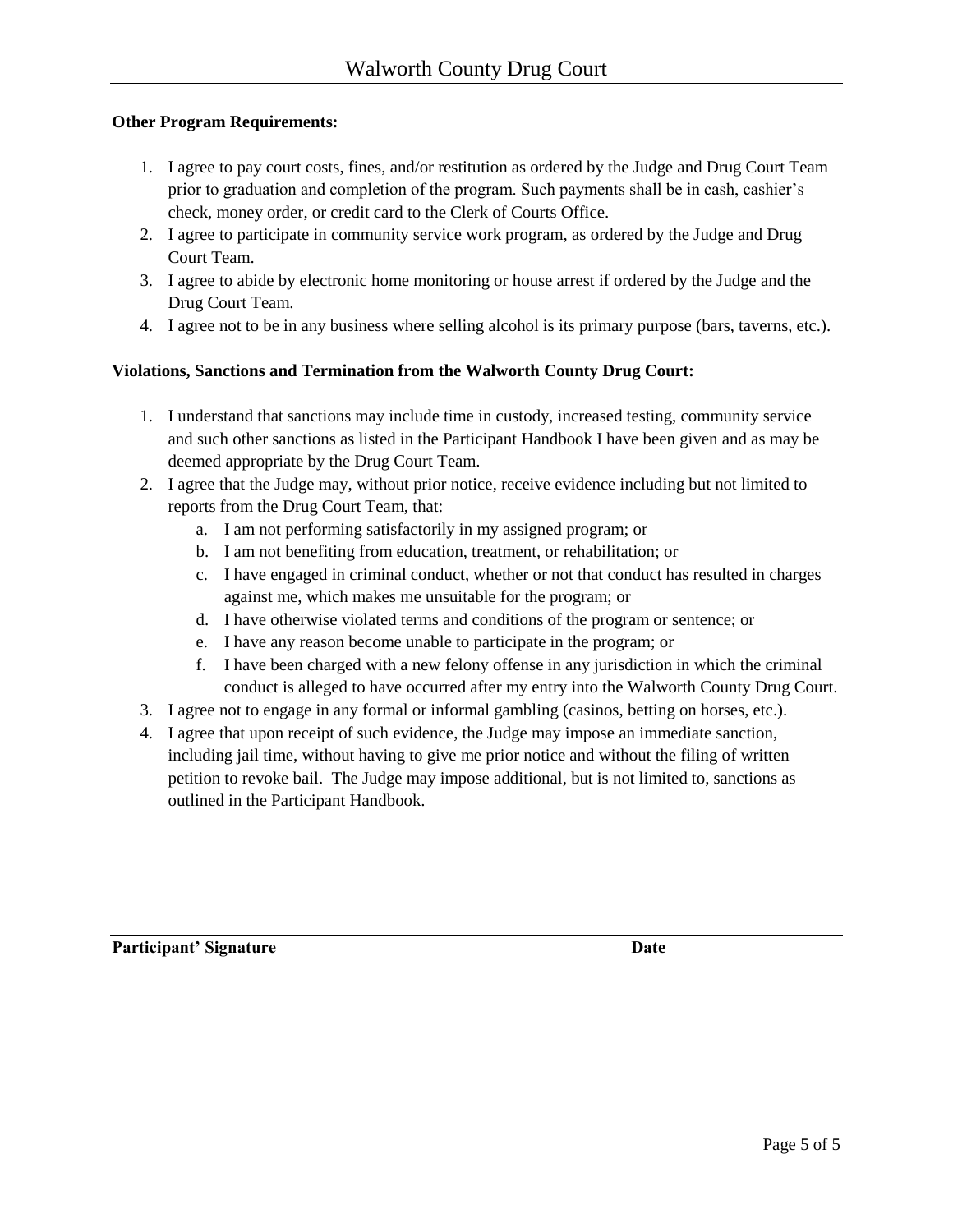## **CONSENT FOR DISCLOSURE OF CONFIDENTIAL SUBSTANCE ABUSE TREATMENT INFORMATION**

**Participant's Name:**  $\qquad \qquad \text{Case}\n$ 

I have read or had explained to me the Notice to Patients pursuant to 42 C.F.R. § 2.22 regarding the disclosure of my substance abuse treatment information and hereby consent to the release of the approved substance abuse treatment information between: the Walworth County Drug Court (WCDC) Judge, Prosecutor, Public Defender, Probation Agent, Treatment Representative, Law Enforcement Representative, WCDC Team, program evaluators, Court staff, contracted random drug testing agencies, and  $\blacksquare$ 

I further understand consent to the release of this information to other WCDC participants or member of the public while in open court during any WCDC session. Additionally, I authorize the above parties to communicate and disclose to one another my diagnosis, urinalysis results, information about my attendance or lack of attendance at treatment sessions, my cooperation with the treatment program, prognosis, and:

Data will be collected on participants and participant progress in the WCDC. This data will be used by the Wisconsin Department of Justice and the Federal Bureau of Justice Assistance to help evaluate the WCDC. Personal information will not be disclosed publically and is stored in a secure database with restricted access. For the purpose of analysis, data will be de-identified.

The purpose of, and need for, this disclosure is to inform the court and all other named parties of my eligibility and/or acceptability for substance abuse treatment services and my treatment attendance, prognosis, compliance and progress in accordance with the program's monitoring criteria. This information may be released through verbal, written or electronic communication.

I understand that this consent will remain in effect and cannot be revoked by me until there has been a formal and effective termination of my involvement with the program and revocation of my probation for the above referenced case, such as the discontinuation of all court supervision and/or, where relevant, dismissal of the charges and/or, where relevant, the assignment of this case to a division other than the WCDC.

I understand that any disclosure made is bound by Part 2 of Title 42 of the Code of Federal Regulations, which governs the confidentiality of substance abuse patient records and that recipients of the information may re-disclose it only in connection with their official duties.

## **Participant's Signature Date** Date Date Date Date Date Date

#### *Notice to patients pursuant to 42 C.F.R. § 2.22*

The confidentiality of alcohol and drug abuse patient records maintained by this program is protected by federal law and regulations. Generally, the program may not say to a person outside the program that a patient attends the program, or disclose any information identifying a patient as an alcohol or drug abuser unless:

(1) The patient consents in writing;

(2) The disclosure is allowed by a court order; or

(3) The disclosure is made to medical personnel in a medical emergency or to qualified personnel for research, audit, or program evaluation.

Violation of federal law and regulations by a program is a crime. Suspected violations may be reported to appropriate authorities in accordance with federal regulations. Federal law and regulations do not protect any information about a crime committed by a patient either at the program or against any person who works for the program or about any threat to commit such a crime. Federal laws and regulations do not protect any information about suspected child abuse or neglect from being reported under state law to appropriate state of local authorities. See 42 U.S.C. § 290DD-3 for federal law and 42 C.F.R. Part 2 for federal regulations. Revised July 2014.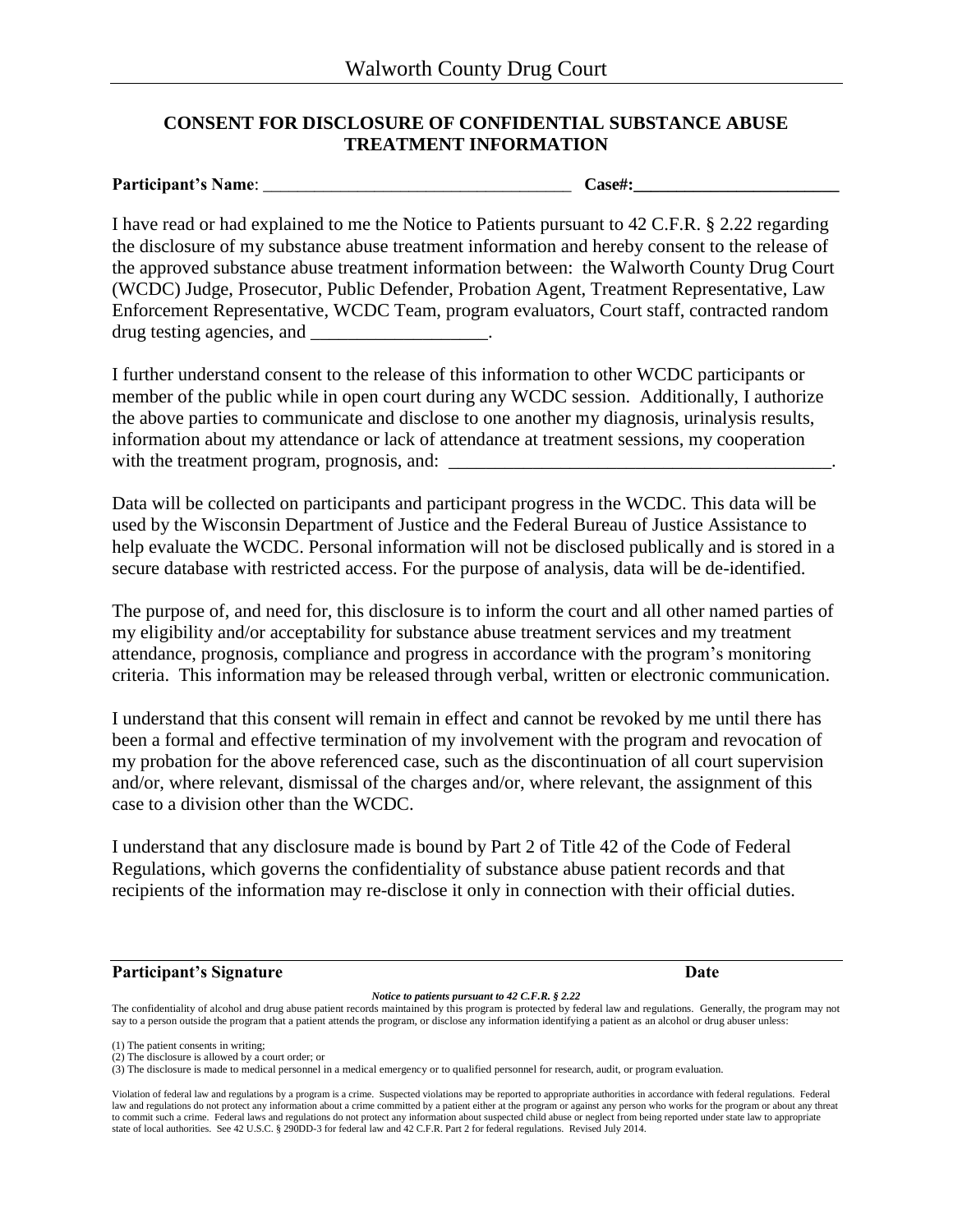## WALWORTH COUNTY DRUG COURT SENTENCING GUIDELINES

## **\*\*DO NOT DELAY IN ENTERING THIS PROGRAM. THE WALWORTH COUNTY DISTRICT ATTORNEY'S OFFICE MAY WITHDRAW OR WITHHOLD AN OFFER TO PARTICIPATE IN DRUG COURT AT ANY TIME FOR ANY REASON. FAILURE TO ACCEPT THIS OFFER WILL PREVENT ELIGIBILITY ON FUTURE DRUG CASES\*\***

**To participate in this program you must first complete a drug court screening and assessment. Please contact the Treatment Court Coordinator at [262-741-7039](tel:2627417039) to schedule.** 

**All defendants must show proof of acceptance into Drug Court before plea/sentencing. All defendants must have a Walworth County residence and have the ability to show proof of residency.**

- 1. Two years of probation with a withheld sentence. As a condition of probation, the participant will be ordered to serve five days of jail without Huber. \**This time must be served immediately after sentencing\*.* One year of conditional jail time will be imposed and stayed to be used at the discretion of the court and Huber privileges may be granted. Other conditions include court costs, a \$500 program fee, and comply with the rules and regulations of Walworth County Drug Court.
- 2. All participants must read and sign a consent for disclosure of treatment information.
- 3. All participants must read and sign the participant waiver and agreement.
- 4. Defendant MUST follow all Drug Court Program, Jail, and Probation rules with no violations. Any violation of rules or failure to adhere to treatment requirements could mean removal from the Drug Court program, revocation of probation, and an **immediate imposition of a jail sentence**.
- 5. Conditions of participation will include drug/alcohol screens and complete, meaningful compliance with ALL treatment programming and attendance at Drug Court sessions. This includes a requirement of no alcohol or drug use.
- 6. Upon successful completion of the program, the defendant's conviction will be expunged. If the defendant is not eligible for expunction, then the State will move to reopen and dismiss the case.

**For more information about the Drug Court program, please contact the State Public Defender's Office at [262-723-3212.](tel:2627233212)**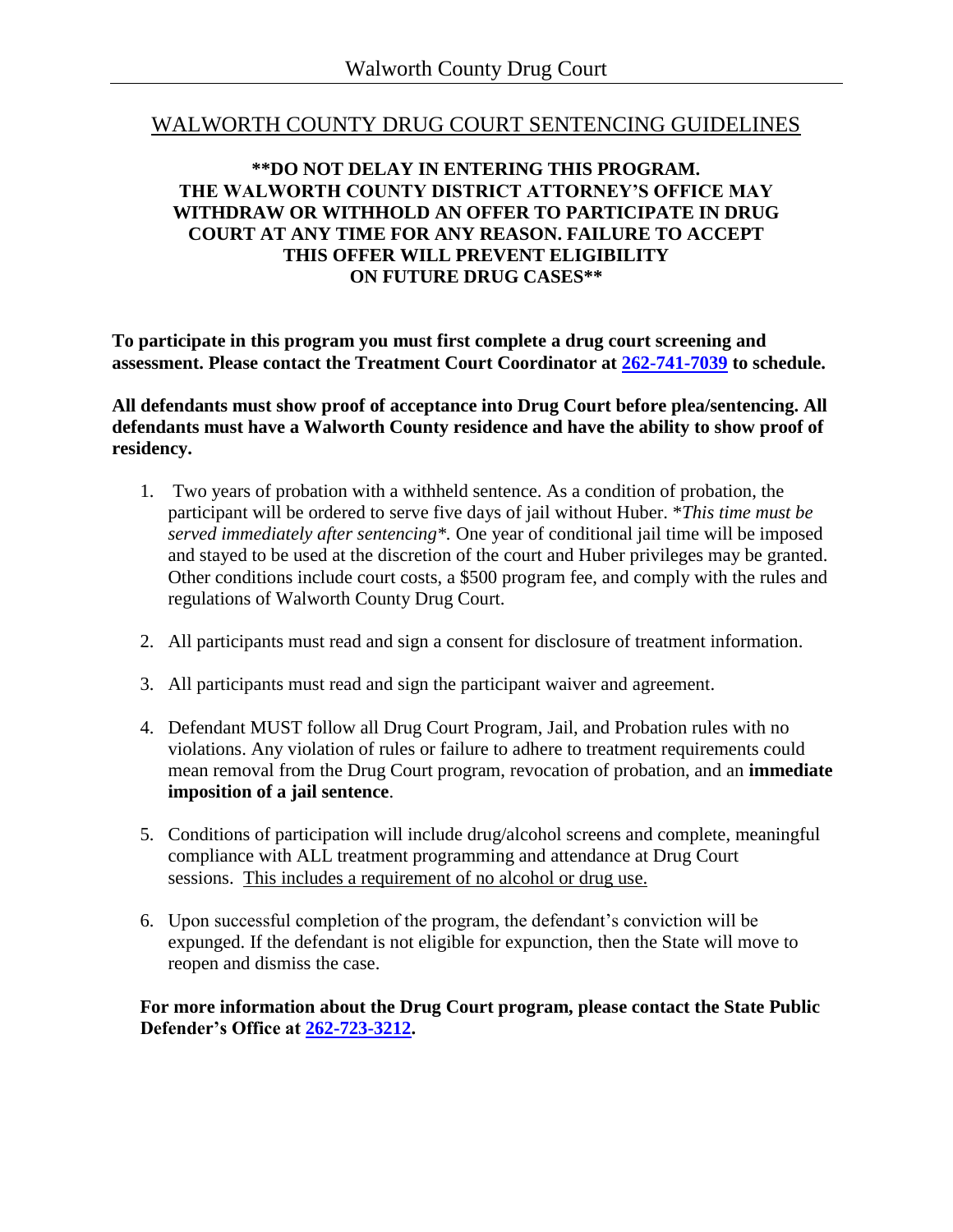# **Incentives**

-Minimum jail sentence; -Minimum court costs: -Monetary savings; -Access to quality treatment; -Large support system for WCDC team members; -Ability to complete GED through partnership with Gateway Technical College; -Reduction/Dismissal of charges with successful program completion.

The first step to determine your eligibility for Drug Court is through a screening and assessment appointment.

> Do not delay in scheduling this appointment!

### **Katie Behl Treatment Court Coordinator**

**Walworth County Judicial Center** 1800 County Rd. NN PO Box 1001 Elkhorn, WI 53121 262-741-7039 katie.behl@wicourts.gov

> William Arreola Drug Court Clinician

Walworth County Health and Human Services W4051 County Rd NN PO Box 1005 Elkhorn. WI 53121 262-741-3305

# **Walworth County Drug Court**